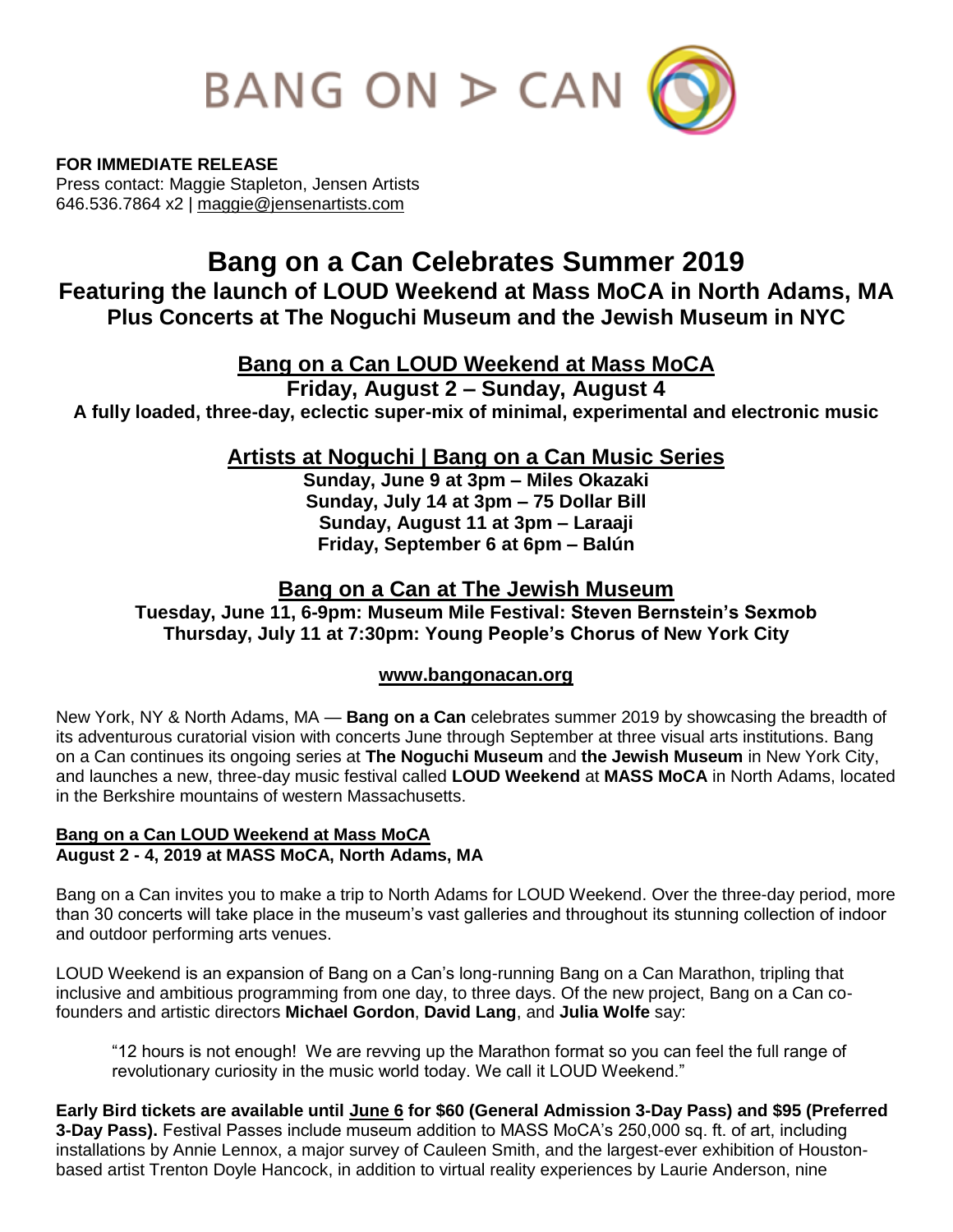immersive installations by James Turrell, two large galleries filled with the handmade instruments of musicologist Gunnar Schonbeck, and more.

## **The inaugural Bang on a Can LOUD Weekend at MASS MoCA will include:**

- The incomparable and outer-planetary **Sun Ra Arkestra**
- *Dracula*, the timeless, classic, original 1931 film brought to life with **Philip Glass**' acclaimed score, featuring **Michael Riesman**, music director/keyboardist of the Philip Glass Ensemble
- **Ben Frost**'s visceral and maniacal *Music for 6 Guitars* featuring **Ben Frost, Daniel Reimer, Dither Guitar Quartet**, and brass sextet
- The electric **Bang on a Can All-Stars** performing *Field Recordings* a major multi-media concert of endless ambient textures, film, and electro-acoustic forays into the future
- **Brian Eno**'s pre-ambient classic *Discreet Music* performed by **Contact**
- A communal, open-to-the-public, all ages and skill levels performance of **Pauline Oliveros'** *Sonic Mediations*
- A hypnotic other-worldly odyssey solo set by electronic multi-instrumentalist and singer **Julianna Barwick**
- The just intonation electric guitar driven Baltimore band **Horse Lords**
- Groundbreaking rediscovered composer **Julius Eastman**'s *Gay Guerrilla* from 1979 and *Stay On It*  from 1973
- Pioneering composer-singer **Pamela Z**'s unique blend of operatic bel canto and live digital looping
- **Annie Gosfield**'s industrial-inspired *Flying Sparks and Heavy Machinery*, developed in 1999 during Gosfield's six-week residency in the factories of Nuremberg, Germany
- **Dither Guitar Quartet** playing **Tristan Perich**'s *Interference Logic* and **Brendon Randall-Myers**' *Dynamics of Vanishing Bodies*
- **Peter Maxwell Davies**' monodrama *Eights Songs for a Mad King,* based on the words of George III
- Danish composer **Hans Abrahamsen's** epic, hour-long meditation *Schnee*, inspired by J.S. Bach's canons and Abrahamsen's obsession with repetition
- Composer-singer-instrument inventor **Lesley Flanigan**'s live sonic sculpture
- **Annea Lockwood**'s *Thousand Year Dreaming*, inspired by the Paleolithic cave paintings of Lascaux, featuring instruments including didgeridoos, conch shells, rattles, frame drums, oboe, English horn, clarinet, contrabass clarinet, and trombone
- Music by the intrepid Bang on a Can co-founders: **Michael Gordon**'s rhythmic meditation *Dry* written for Crash Ensemble; **David Lang**'s beseeching *prayers for night and sleep* for solo cello and voice with chamber orchestra; and **Julia Wolfe**'s *my lips from speaking* for two pianos, inspired by the opening few chords of Aretha Franklin's "Think"
- Bang on a Can All-Stars pianist **Vicky Chow** performing **Tristan Perich**'s *Surface Image* for solo piano and 40-channel 1-bit electronics
- Solo sets by Bang on a Can All-Stars bassist **Robert Black**, composer and keyboardist **Michael Riesman**, and Iceland-based Australian composer/producer **Ben Frost**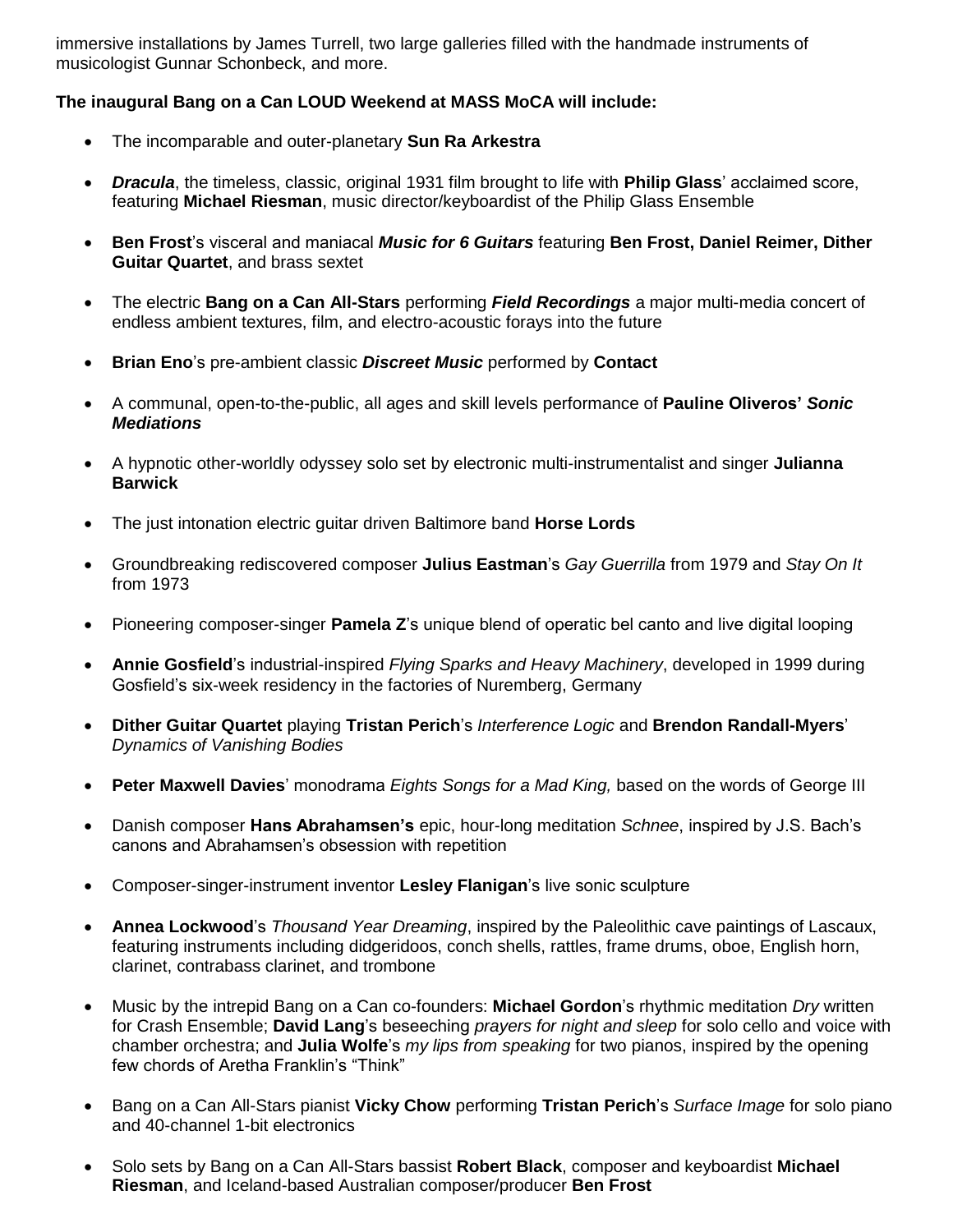PLUS performances by **Gregg August, David Cossin, Mark Stewart, Ken Thomson, Brad Lubman, Nick Photinos, Todd Reynolds, Lauren Radnofsky**, and more

LOUD Weekend at MASS MoCA concludes the  $18<sup>th</sup>$  annual Bang on a Can Summer Music Festival at MASS MoCA, a professional development program led by today's pioneers of experimental music for young composers and performers selected from an international applicant pool, which runs from July 15-August 4, 2019.

### *LOUD Weekend schedule and additional details to be announced in June.*

#### **Artists at Noguchi | Bang on a Can Music Series The Noguchi Museum, Long Island City, NY**

Bang on a Can curates an eclectic supermix of music performances in its 9th summer of programming at The Noguchi Museum. Alongside the exhibition *Changing and Unchanging Things: Noguchi and Hasegawa in Postwar Japan* (through July 14)—which explores the artists' common thinking about the balance between tradition and modernity, and indigenous and foreign influences in the development of postwar art and culture in Japan and in their own work—the 2019 Bang on a Can Artists at Noguchi series features musicians performing an inclusive blend of music from across genres and across the world. [www.noguchi.org/bangonacan](http://www.noguchi.org/bangonacan) 

#### **Sunday, [June 9, 3pm: Miles Okazaki](https://www.noguchi.org/programs/public/artists-noguchi-bang-can-music-series-miles-okazaki-june-9-2019)**

**Miles Okazaki** performs *Work: the compositions of Thelonious Monk* for solo guitar. His approach to the guitar is described by the *New York Times* as "utterly contemporary, free from the expectations of what it means to play a guitar in a group setting — not just in jazz, but any kind." An artist on the Pi Recordings label, Okazaki has released four albums of original compositions over the last twelve years, as well as a six-album recording of the complete compositions of Thelonious Monk for solo guitar.

#### **Sunday, July 14, 3pm: 75 Dollar Bill**

The New York-based guitar and percussion duo **75 Dollar Bill** perform their unique blend of sound from Northwest Africa by way of Mississippi and New York No Wave.

#### **Sunday, August 11, 3pm: Laraaji**

Best known for his transcendent albums like *Celestial Vibration* and *Essence/Universe* to the [Brian Eno](https://pitchfork.com/artists/526-brian-eno/)produced *Ambient 3: Day of Radiance*, **Laraaji**'s mystical and uplifting combination of zither, vocals, and more have made a profound impact on listeners for decades.

### **Friday, September 6, 6pm: Balún**

**Balún** is a self-proclaimed "dreambow" quartet whose members hail from Puerto Rico. Though currently residing in New York City, Island culture remains the cornerstone of their forward-thinking, malleable sound. Balún incorporates Caribbean rhythms, old school dembow, glitchy IDM and dreamy dance pop into tunes that are slick and modern but firmly rooted in the traditional sounds of their homeland. Closing out the summer 2019 season, this evening performance is free as part of Free First Friday.

**Tickets:** Performances are free with Museum admission and seating is on a first-come, first-served basis. The September 6 performance is on Free First Friday, where admission is free all day with evening hours until 8 pm. Beer for Artists at Noguchi | Bang on a Can Music Series is generously provided by **Big aLICe Brewing Co.** More information available at 718.204.7088 or [www.noguchi.org/bangonacan.](http://www.noguchi.org/bangonacan) The Noguchi Museum is located at 9-01 33rd Road (at Vernon Boulevard), Long Island City, NY.

# **Bang on a Can at the Jewish Museum**

**The Jewish Museum, NYC**

#### **Tuesday, June 11, 2019, 6-9pm: Museum Mile Festival: Bang on a Can and the Jewish Museum present Steven Bernstein's Sexmob**

Bang on a Can and the Jewish Museum kick off their annual series at the Museum at this summer's **Museum Mile Festival** celebration, presenting **Steven Bernstein's Sexmob** outside the Museum**.** Now celebrating its 20th year, Sexmob (Steven Bernstein - slide trumpet, Briggan Krauss - saxophones, Tony Scherr - bass, Kenny Wollesen - drums) continues to deconstruct familiar pop tunes with subversive impunity. Music by